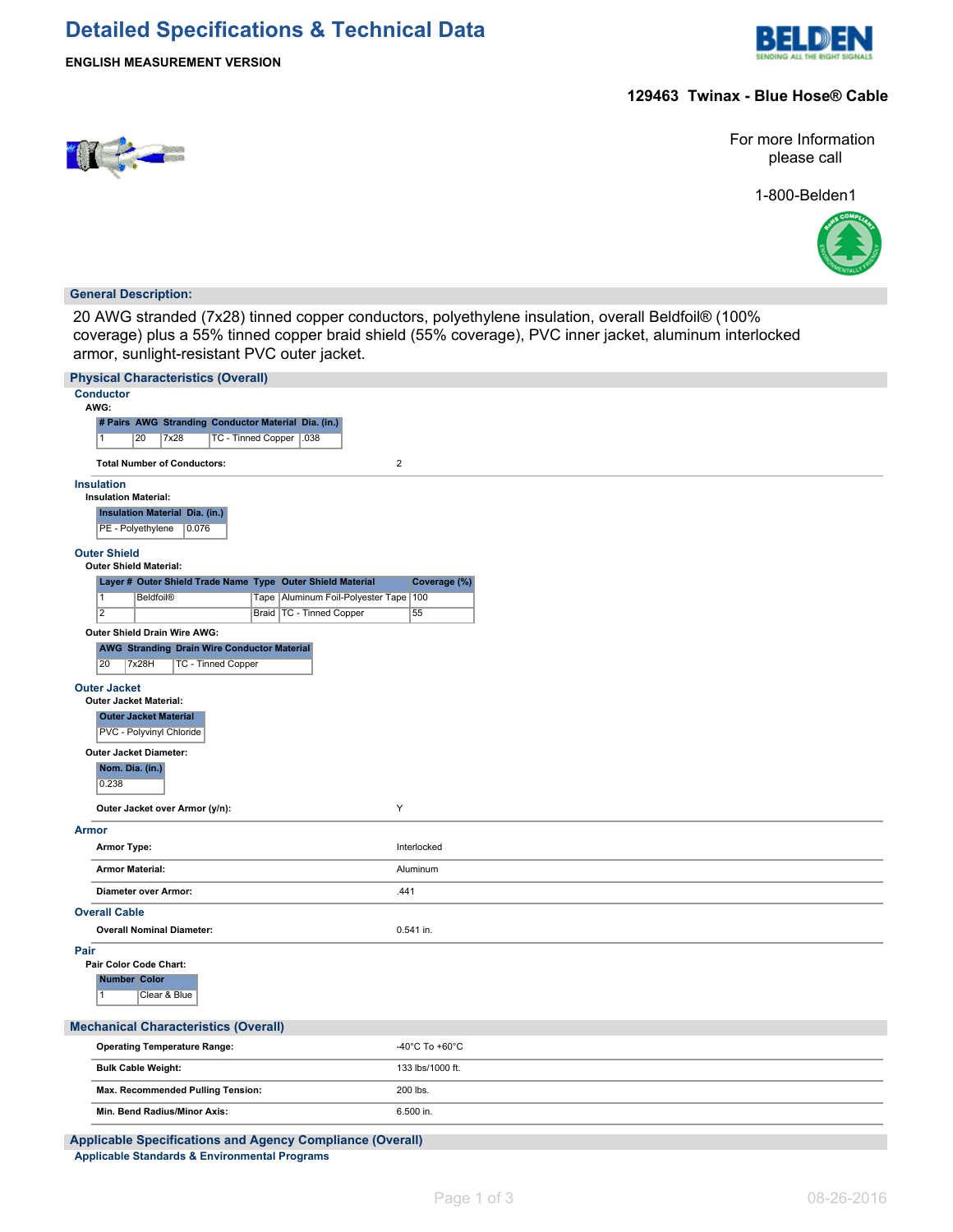# **Detailed Specifications & Technical Data**

# **ENGLISH MEASUREMENT VERSION**



## **129463 Twinax - Blue Hose® Cable**

| NEC/(UL) Specification:                                       | CL2, CM                                       |                  |  |  |  |
|---------------------------------------------------------------|-----------------------------------------------|------------------|--|--|--|
| CEC/C(UL) Specification:                                      | CM                                            |                  |  |  |  |
| EU Directive 2011/65/EU (ROHS II):                            | Yes                                           |                  |  |  |  |
| EU Directive 2000/53/EC (ELV):                                | Yes                                           |                  |  |  |  |
| EU Directive 2002/95/EC (RoHS):                               | Yes                                           |                  |  |  |  |
| EU RoHS Compliance Date (mm/dd/yyyy):                         | 10/01/2005                                    |                  |  |  |  |
| EU Directive 2002/96/EC (WEEE):                               | Yes                                           |                  |  |  |  |
| EU Directive 2003/11/EC (BFR):                                | Yes                                           |                  |  |  |  |
| CA Prop 65 (CJ for Wire & Cable):                             | Yes                                           |                  |  |  |  |
| MII Order #39 (China RoHS):                                   | Yes                                           |                  |  |  |  |
| <b>Customer Part Number Reference Specification:</b>          | Allen Bradley P/N 1770-CD                     |                  |  |  |  |
| <b>Flame Test</b>                                             |                                               |                  |  |  |  |
| <b>UL Flame Test:</b>                                         | UL1685 UL Loading                             |                  |  |  |  |
| <b>Suitability</b>                                            |                                               |                  |  |  |  |
| <b>Sunlight Resistance:</b>                                   | Yes                                           |                  |  |  |  |
| Plenum/Non-Plenum                                             |                                               |                  |  |  |  |
| Plenum (Y/N):                                                 | No                                            |                  |  |  |  |
| <b>Electrical Characteristics (Overall)</b>                   |                                               |                  |  |  |  |
| Nom. Characteristic Impedance:<br>Impedance (Ohm)             |                                               |                  |  |  |  |
| 78                                                            |                                               |                  |  |  |  |
| Nom. Inductance:                                              |                                               |                  |  |  |  |
| Inductance (µH/ft)<br>0.12                                    |                                               |                  |  |  |  |
| Nom. Capacitance Conductor to Conductor:                      |                                               |                  |  |  |  |
| Capacitance (pF/ft)<br>19.7                                   |                                               |                  |  |  |  |
| Nom. Capacitance Cond. to Other Conductor & Shield:           |                                               |                  |  |  |  |
| Capacitance (pF/ft)<br>36                                     |                                               |                  |  |  |  |
| Nominal Velocity of Propagation:<br><b>VP</b> (%)             |                                               |                  |  |  |  |
| 66                                                            |                                               |                  |  |  |  |
| <b>Nominal Delay:</b><br>Delay (ns/ft)<br>1.54                |                                               |                  |  |  |  |
| Nom. Conductor DC Resistance:                                 |                                               |                  |  |  |  |
| DCR @ 20°C (Ohm/1000 ft)<br>9.5                               |                                               |                  |  |  |  |
| Nominal Outer Shield DC Resistance:                           |                                               |                  |  |  |  |
| DCR @ 20°C (Ohm/1000 ft)<br>$\overline{4.1}$                  |                                               |                  |  |  |  |
| Nom. Attenuation:                                             |                                               |                  |  |  |  |
| Freq. (MHz) Attenuation (dB/100 ft.)<br>$\overline{1}$<br>0.6 |                                               |                  |  |  |  |
| 10<br>2.1                                                     |                                               |                  |  |  |  |
| 50<br>5.0<br>100<br>7.5                                       |                                               |                  |  |  |  |
| 200<br>11.0                                                   |                                               |                  |  |  |  |
| 400<br>16.0                                                   |                                               |                  |  |  |  |
| Max. Operating Voltage - UL:<br><b>Voltage</b><br>300 V RMS   |                                               |                  |  |  |  |
| <b>Other Electrical Characteristic 1:</b>                     | DC Resistance Unbalance: .77 Ohms/1000 ft Max |                  |  |  |  |
| <b>Put Ups and Colors:</b>                                    |                                               |                  |  |  |  |
| Item#<br><b>Putup</b><br><b>Ship Weight</b>                   | <b>Color</b><br><b>Notes</b>                  | <b>Item Desc</b> |  |  |  |